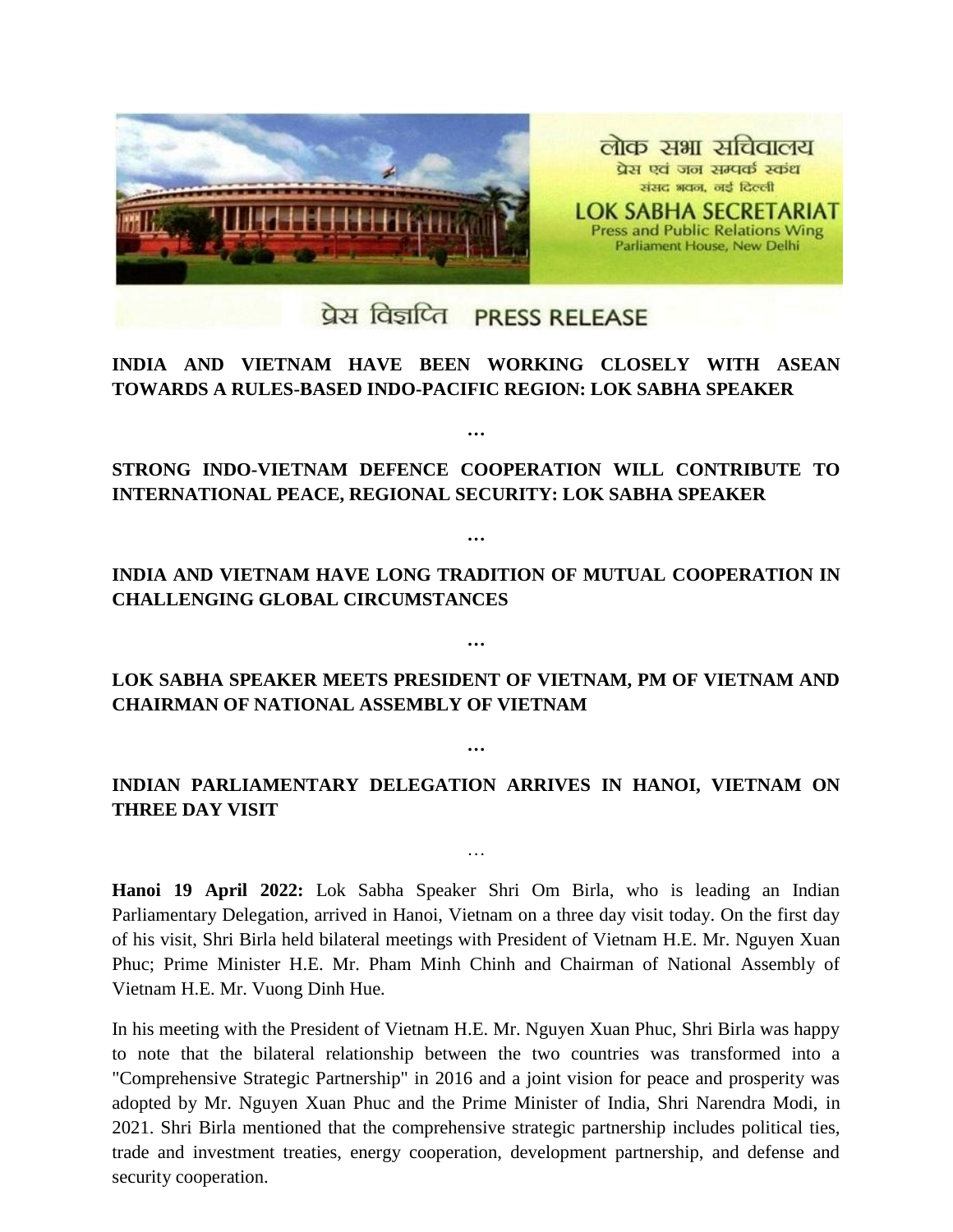Shri Birla noted that India and Vietnam have a long tradition of mutual cooperation in challenging global circumstances. He expressed happiness that two nations have helped each other in the war against the COVID-19 pandemic. Shri Birla further said that economic relations between India and Vietnam have gained momentum over the years. He added that despite the disruption caused by the COVID pandemic, bilateral trade between the two countries stood at over US\$ 13 billion last year.

Shri Birla also mentioned that the defense partnership between the two countries, which has grown significantly based on common interests, has expanded into new areas including defense industrial and technical cooperation. He hoped that the strong bilateral defense cooperation between India and Vietnam will contribute to international peace, regional security and prosperity.

During the day, Shri Birla also called on Prime Minister of Vietnam Mr. Pham Minh Chinh and held wide ranging discussion on bilateral matters. Speaking about economic and trade cooperation, Shri Birla said that Indian investors have keen interest in Vietnam and urged the Prime Minister to create favorable conditions for them in order to encourage more investment.

Shri Birla noted that India and Vietnam have cooperated with each other in taking up global issues as non-permanent members in the UN Security Council. He added that the two countries have been working closely with ASEAN towards a free, open, peaceful, prosperous, inclusive and rules-based Indo-Pacific region. He further remarked that peace and cooperation in the Indo-Pacific region has increased through the Indo-Pacific Ocean Initiative (IPOI) and ASEAN's Outlook on the Indo-Pacific (AOIP).

Earlier, Shri Birla was welcomed in a traditional ceremony at the Nation Assembly of Vietnam where he held a bilateral meeting with H.E. Mr. Vuong Dinh Hue, Chairman of the Nation Assembly.

Emphasizing on regular bilateral parliamentary exchanges, Shri Birla observed that regular visits between countries provide opportunities to share views and strengthen legislative cooperation. He added that for this purpose, the India-Vietnam Friendship Group is being formed to provide a new dimension to the mutual relations between the Parliaments of the two countries through regular mutual exchange.

## भारत और वियतनाम आसियान के साथ घनिष्ठता के साथ कार्य करते हुए एक नियम-आधारित भारत-प्रशांत क्षेत्र की स्थापना की दिशा में काम कर रहे हैं: लोकसभा अध्यक्ष।

…

मजबूत भारत-वियतनाम रक्षा सहयोग अंतरराष्ट्रीय शांति, क्षेत्रीय सुरक्षा में योगदान देगा: लोक िबा अध्मक्ष

…

भारत और वियतनाम की वैश्विक परिस्थितियों को चुनौती देने के लिए परस्पर सहयोग की दीर्घकालिक परंपरा रही है।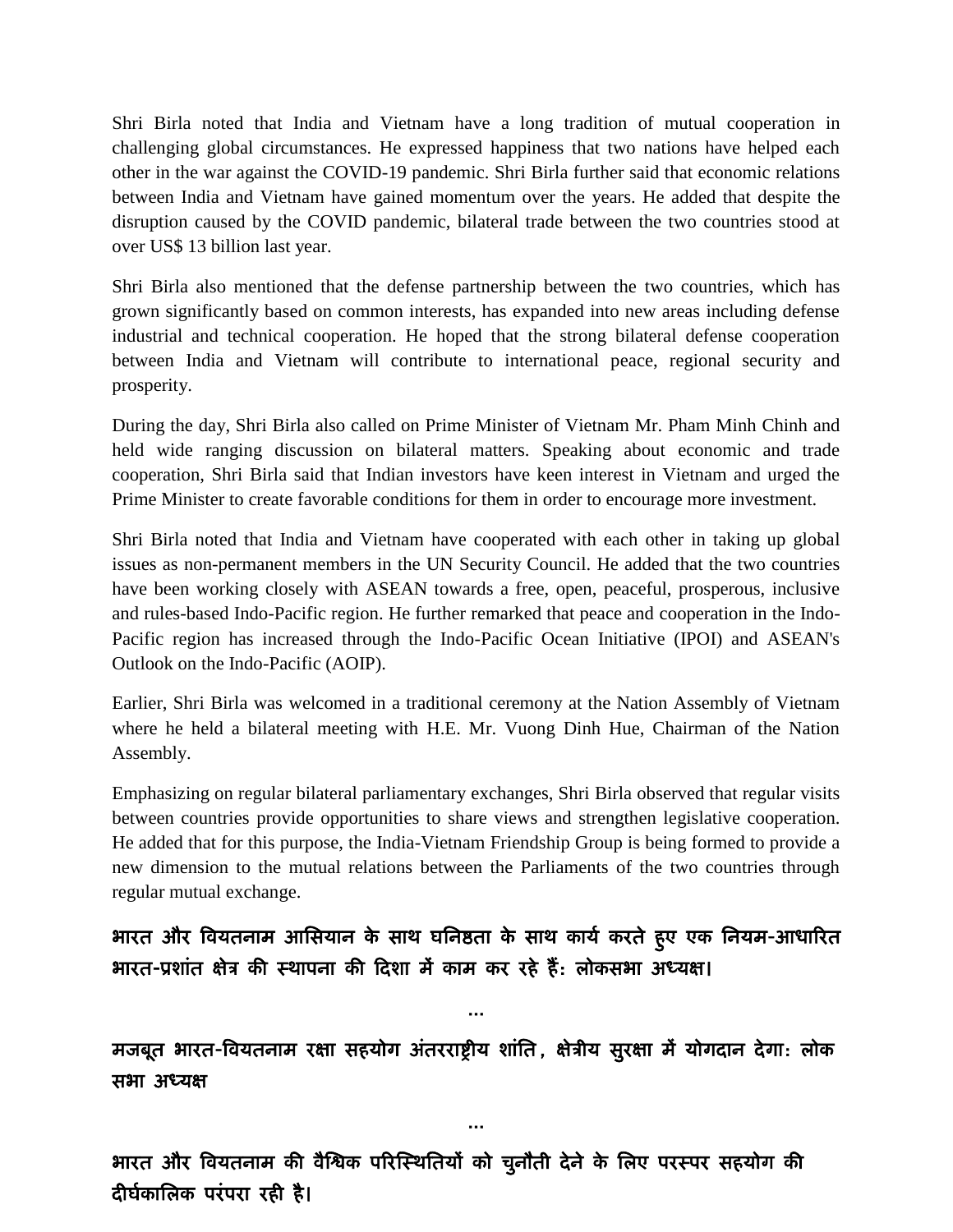लोक सभा अध्यक्ष ने वियतनाम के राष्ट्रपति , वियतनाम के प्रधानमंत्री और वियतनाम की नेशनल एसेम्बली के चेयरमैन से भेंट की।

…

…

## भारतीय संसदीय प्रतिनिधिमंडल तीन-दिवसीय यात्रा पर हनोई वियतनाम पहुंचा।

हनोई 19 अप्रैल 2022: लोकसभा अध्यक्ष श्री ओम बिरला, जो भारतीय संसदीय शिष्टमंडल का नेतृत्व कर रहे हैं, आज तीन-दिवसीय दौरे पर हनोई, वियतनाम पहुँचे। अपने दौरे के पहले दिन श्री बिरला ने वियतनाम के राष्ट्रपति महामहिम श्री गुयेन जुआन फुक ; प्रधानमंत्री महामहिम श्री फाम मिन्ह चिन और वियतनाम की नेशनल असेंबली के चेयरमैन महामहिम श्री वूओंग डिन्ह ह्यू के साथ द्विपक्षीय बैठकें कीं।

वियतनाम के राष्ट्रपति महामहिम श्री गुयेन जुआन फुक के साथ अपनी बैठक में श्री बिरला ने इस बात पर प्रसन्नता व्यक्त की कि दोनों देशों के बीच द्विपक्षीय संबंध 2016 में एक "व्यापक रणनीतिक साझेदारी" में बदल गए थे और श्री गुयेन जुआन फुक और भारत के प्रधानमंत्री श्री नरेंद्र मोदी द्वारा 2021 में शांति और समृद्धि के लिए एक संयुक्त विजन अपनाया गया था। श्री बिरला ने कहा कि व्यापक रणनीतिक साझेदारी में राजनीतिक संबंध किया , व्यापार और निवेश संधियां, ऊर्जा सहयोग, विकास भागीदारी तथा रक्षा और सुरक्षा सहयोग शामिल हैं।

श्री बिरला ने कहा कि भारत और वियतनाम की चुनौतीपूर्ण वैश्विक परिस्थितियों में आपसी सहयोग की दीर्घकालिक परंपरा रही है। उन्होंने इस पर प्रसन्नता व्यक्त की कि दोनों देशों ने कोविड-19 महामारी के विरुद्ध जंग में एक-दूसरे की सहायता की है। श्री बिरला ने कहा कि भारत और वियतनाम के बीच पिछले कुछ वर्षों में आर्थिक संबंधों में तेजी आई है। जन्होंने कहा कि कोविड महामारी के कारण हुए व्यवधान के बावजूद , दोनों देशों के बीच द्विपक्षीय व्यापार पिछले वर्ष 13 बिलियन अमेरिकी डॉलर से अधिक का रहा है।

श्री बिरला ने यह भी उल्लेख किया कि दोनों देशों के बीच) साझा हितों पर आधारित उल्लेखनीय रूप से संवर्धित हुई रक्षा साझेदारी, रक्षा औद्योगिक और तकनीकी सहयोग सहित नए क्षेत्रों तक विस्तारित हुई है। उन्होंने उम्मीद जताई कि भारत और वियतनाम के बीच मजबूत द्विपक्षीय रक्षा सहयोग अंतरराष्ट्रीय शांति, क्षेत्रीय सुरक्षा और समृद्धि में योगदान देगा।

…